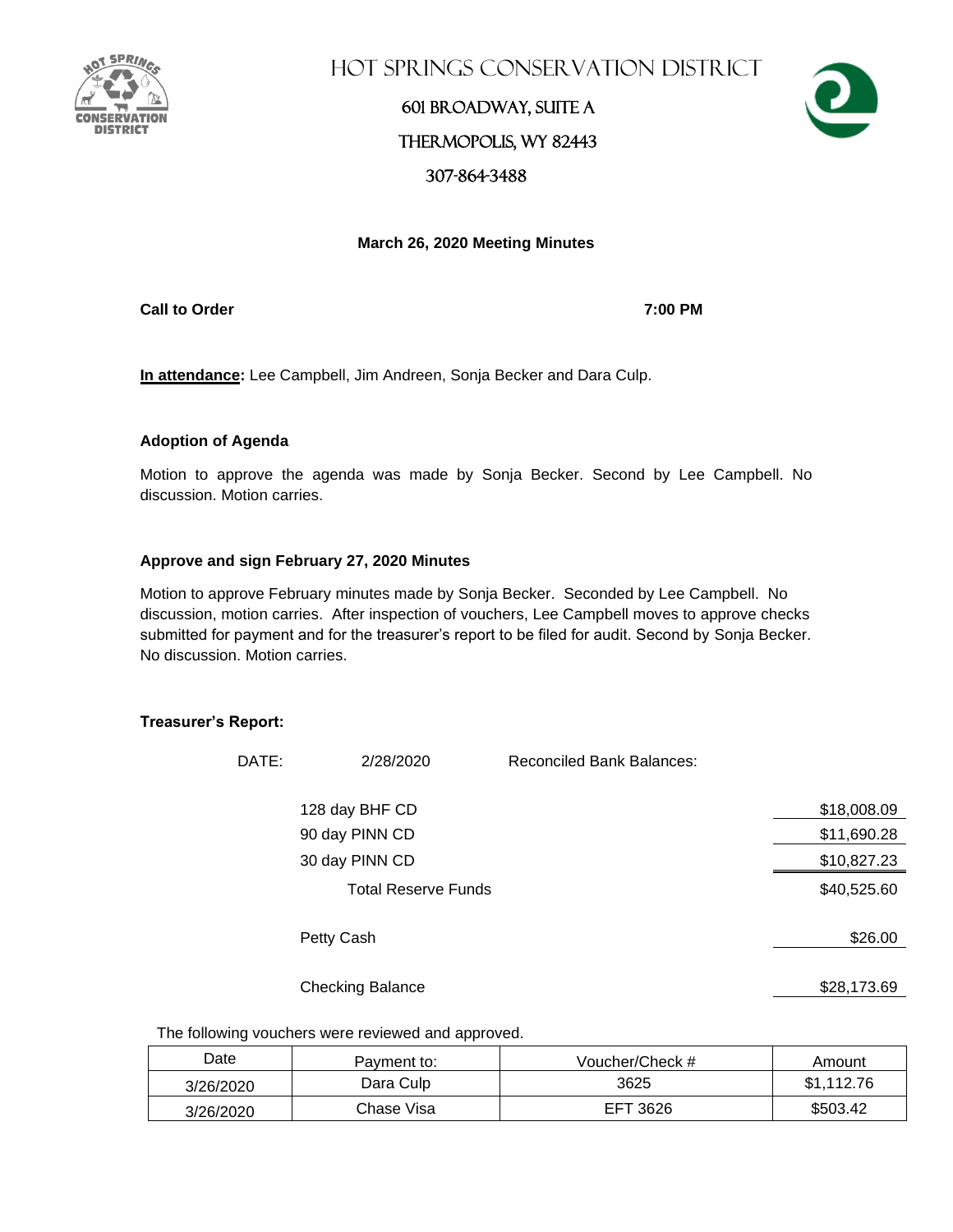

## **HOT SPRINGS CONSERVATION DISTRICT**

# 601 Broadway, Suite A



# Thermopolis, WY 82443

307-864-3488

| 3/26/2020 | <b>IRS</b> | <b>EFT 3626</b>          | \$213.50    |
|-----------|------------|--------------------------|-------------|
|           |            |                          |             |
|           |            | <b>Approved Expenses</b> | \$1,829.68  |
|           |            | Deposits                 | \$435.49    |
|           |            |                          |             |
|           |            | New Checking Balance     | \$26,779.50 |
|           |            |                          |             |
|           |            |                          |             |

TOTAL FUNDS \$67,331.10

## **(DEPOSITS \$431.07 LAB FUNDS REIMBURSEMENT, \$4.42 FEB INTEREST)**

## **Unfinished Business and New Business Combined**

Small waters – discussion, no action taken.

**Correspondence – Sent & Received** 

Adjourn 7:16 PM

Next Scheduled Meeting April 20, 2020 at 7 PM with Red Lane (location to be announced).